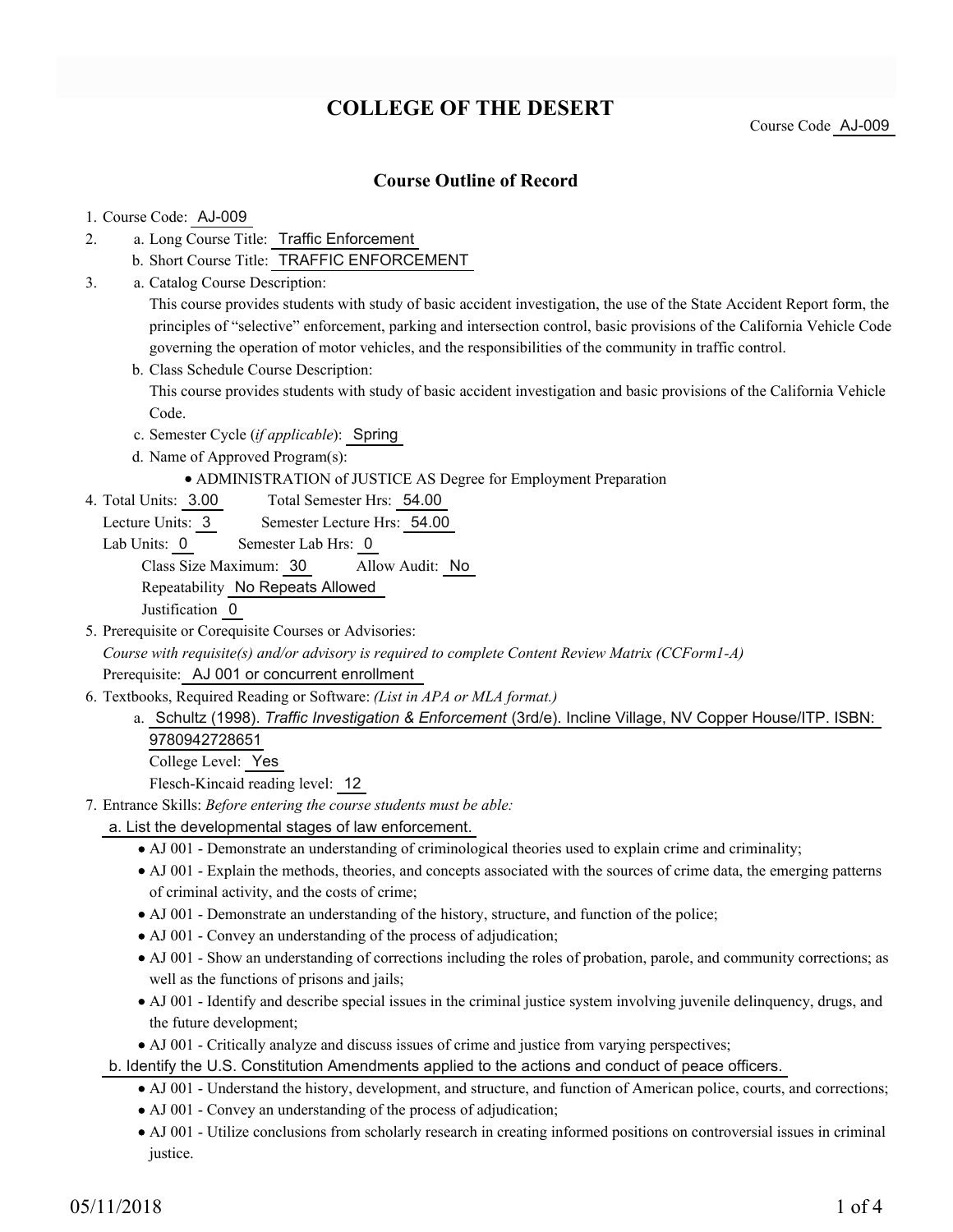## AJ 009-Traffic Enforcement

- AJ 001 Explain the definitions of crime;
- AJ 001 Understand the extent of the crime problem in America.

### 8. Course Content and Scope:

### Lecture:

- 1. The evaluation of the automobile and the development of highways
- 2. The Traffic Problem: commercial transportation factors
- 3. The Traffic Problem: human factors
- 4. The California Vehicle Code and local traffic regulations
- 5. Safety Councils, traffic institutes, driver education program, safety equipment
- 6. Role of the police officer in traffic control
- 7. Methods of traffic direction
- 8. Enforcement of traffic laws
- 9. Accident investigation techniques and procedures
- 10. Traffic accident records
- 11. Police Department and safety education
- 12. Traffic officers safety

#### Lab: *(if the "Lab Hours" is greater than zero this is required)*

- 9. Course Student Learning Outcomes:
	- 1.

Explain the principles of Traffic Enforcement.

2.

Identify the special equipment available for traffic enforcement.

3.

Explain the impact of a traffic safety program and traffic engineering in a city.

- 10. Course Objectives: Upon completion of this course, students will be able to:
	- a. Demonstrate a basic understanding and appreciation of the safety problems of automobile traffic on streets and highways.
	- b. Demonstrate an understanding of the function of local law enforcement officials in traffic control for public safety.
	- c. Explain the procedures for traffic investigation.
	- d. Demonstrate an understanding of the enforcement of traffic laws and regulations.
- Methods of Instruction: *(Integration: Elements should validate parallel course outline elements)* 11.
	- a. Demonstration, Repetition/Practice
	- b. Discussion
	- c. Lecture
	- d. Participation

Other Methods:

Reading textbook and supplementary assignments Video presentation

12. Assignments: (List samples of specific activities/assignments students are expected to complete both in and outside of class.) In Class Hours: 54.00

Outside Class Hours: 108.00

a. In-class Assignments

1. Take detailed notes during lecture and video presentations.

- 2. Oral presentation.
- b. Out-of-class Assignments
	- 1. Textbook reading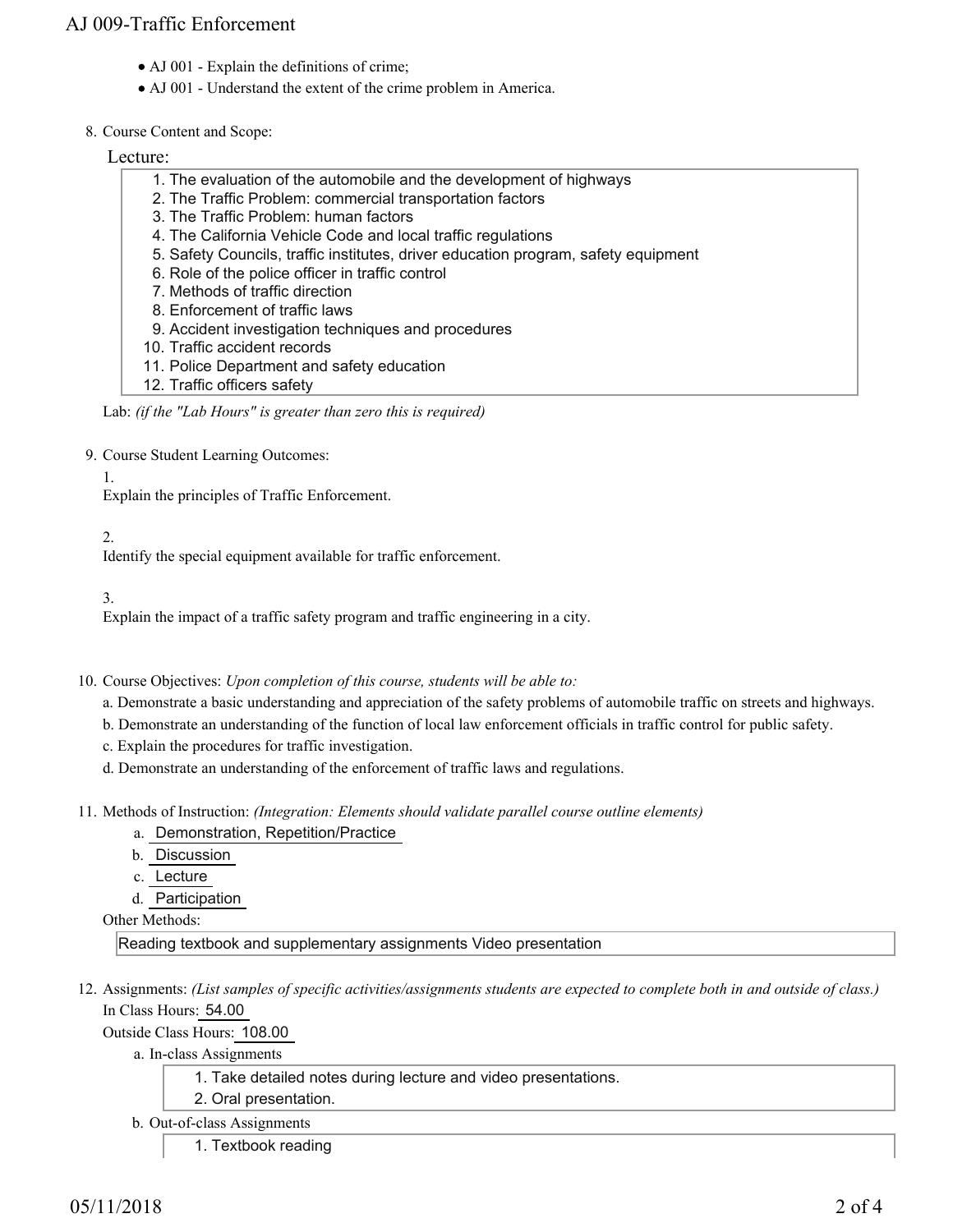## AJ 009-Traffic Enforcement

- 2. Read Vehicle Code
- 3. Identify elements of ten most common traffic violations cited in California
- 4. Written description of the above ten most common traffic violations cited in California.

### 13. Methods of Evaluating Student Progress: The student will demonstrate proficiency by:

- Term or research papers
	- Essay: Complete a 4-page, typed, double-spaced research paper
- True/false/multiple choice examinations
- Mid-term and final evaluations
- Student participation/contribution
- 14. Methods of Evaluating: Additional Assessment Information:
- 15. Need/Purpose/Rationale -- All courses must meet one or more CCC missions.

PO - Career and Technical Education

Apply critical thinking skills to execute daily duties in their area of employment.

Apply critical thinking skills to research, evaluate, analyze, and synthesize information.

Exhibit effective written, oral communication and interpersonal skills.

Transfer to a higher level learning institution

IO - Personal and Professional Development

Display habits of intellectual exploration, personal responsibility, and physical well being.

Demonstrate an understanding of ethical issues to make sound judgments and decisions.

IO - Scientific Inquiry

Analyze quantitative and qualitative information to make decisions, judgments, and pose questions.

IO - Critical Thinking and Communication

Apply principles of logic to problem solve and reason with a fair and open mind.

 Appreciate diversity as it is expressed in multiple disciplines and across various cultures through reading, speaking and writing.

IO - Global Citizenship - Scientific & Technological Literacy

 Synthesize, interpret, and infer, utilizing information, data, and experience to solve problems, innovate, and explore solutions.

IO - Global Citizenship - Ethical Behavior

Apply ethical reasoning to contemporary issues and moral dilemmas.

 Integrate universally accepted values such as honesty, responsibility, respect, fairness, courage and compassion into judgments and decision-making.

16. Comparable Transfer Course

| <b>University System</b>                                             | <b>Campus</b>      | <b>Course Number</b> | <b>Course Title</b>  | <b>Catalog Year</b> |  |
|----------------------------------------------------------------------|--------------------|----------------------|----------------------|---------------------|--|
| 17. Special Materials and/or Equipment Required of Students:         |                    |                      |                      |                     |  |
| <sup>18.</sup> Materials Fees:                                       | Required Material? |                      |                      |                     |  |
| <b>Material or Item</b>                                              |                    |                      | <b>Cost Per Unit</b> | <b>Total Cost</b>   |  |
| 19. Provide Reasons for the Substantial Modifications or New Course: |                    |                      |                      |                     |  |

Periodic review.

a. Cross-Listed Course *(Enter Course Code)*: *N/A* b. Replacement Course *(Enter original Course Code)*: *N/A* 20.